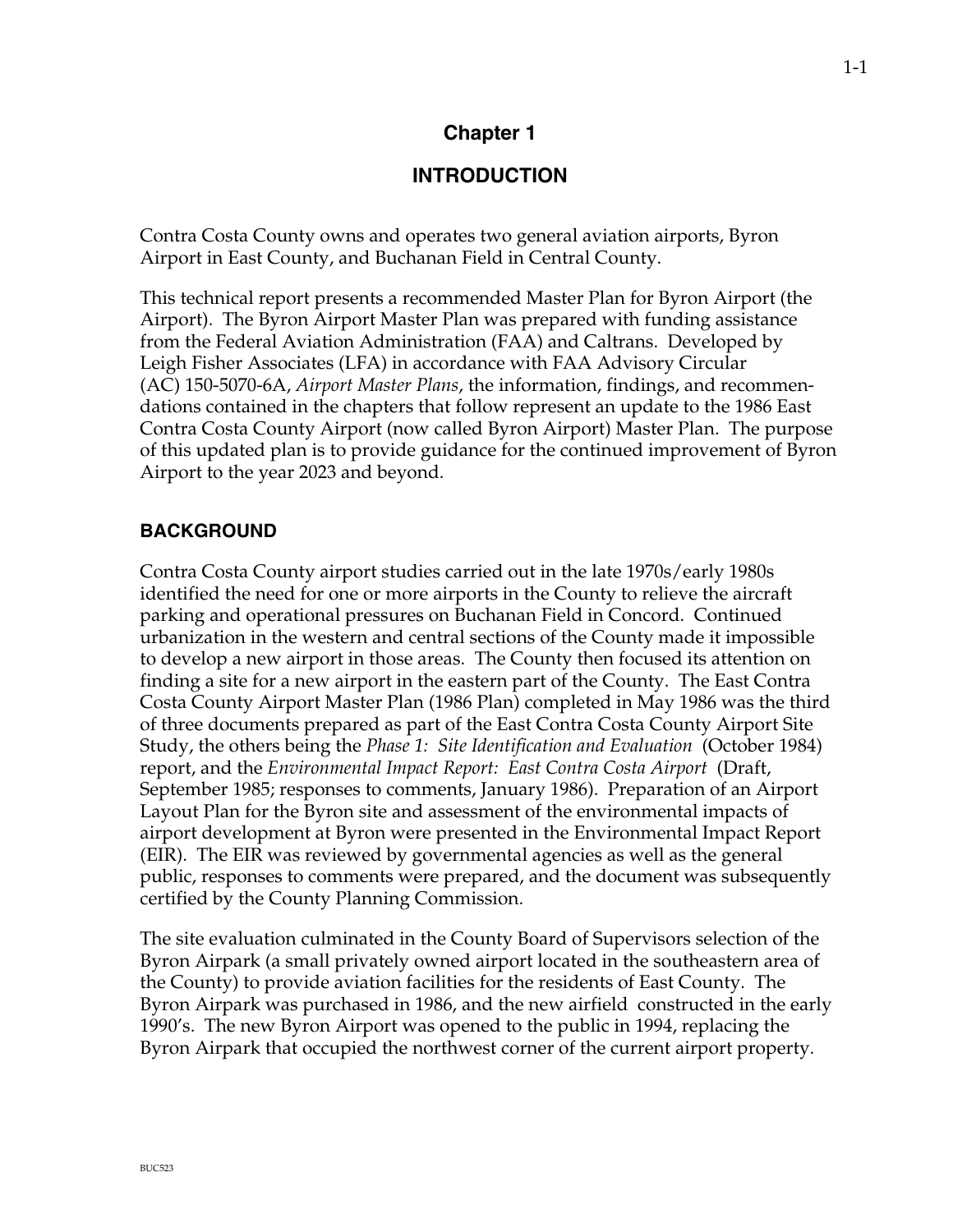Prior to initiating the current master planning effort, the County carried out a number of analyses to determine the appropriate role of Byron Airport in serving regional aviation needs, particularly focused on the potential for Byron Airport to serve as a cargo airport. Some of the conclusions resulting from these analyses indicated that:

- *Cargo development at Byron Airport would be expected to follow a development cycle.* Large air cargo aircraft operations are unlikely in the next 10 to 15 years, and likely Airport activities in the short-term will result from trucking activity and the Airport's relationship to other airports. Feeder (or propeller) aircraft represent the most likely source of initial air cargo activity and incremental growth at the Airport, building on trucking activity.
- *Regional economic trends will likely support aviation growth.*The eastern section of Contra Costa County, in which the Airport is located, has experienced growth in residential and industrial development as population and business activity force new development outside more developed areas of the East Bay (specifically, Alameda County). This trend is expected to continue in the long-term. Diversified regional development, including office, light industrial, warehousing and logistical, and residential development would likely facilitate economic and aeronautical growth.
- *The Bay Area's general aviation market has a long-term need for facilities.* Corporate aviation has been and is expected to be one of the fastest growing general aviation market segments, and is expected to spur demand for aircraft hangar storage and for the fixed base operators that support such corporate activity.
- The major factors that will affect the potential development of air cargo and general *aviation are external to the Airport.* There is currently a low concentration of "cargo-generating" business and a low concentration of population and business relevant to general aviation, surrounding the Airport. Improvements of the regional road and highway network would also be needed.
- *Developments on-Airport could support and enhance regional development and the potential for air cargo and general aviation.* Incremental development of general aviation and specialty aviation activity at Byron Airport would attract and facilitate aviation support services useful to potential air cargo feeder operators. Incremental development of nonaeronautical property at Byron Airport would assist in generating sufficient local business activity that could support air cargo development, including office and light industrial parks and distribution centers.